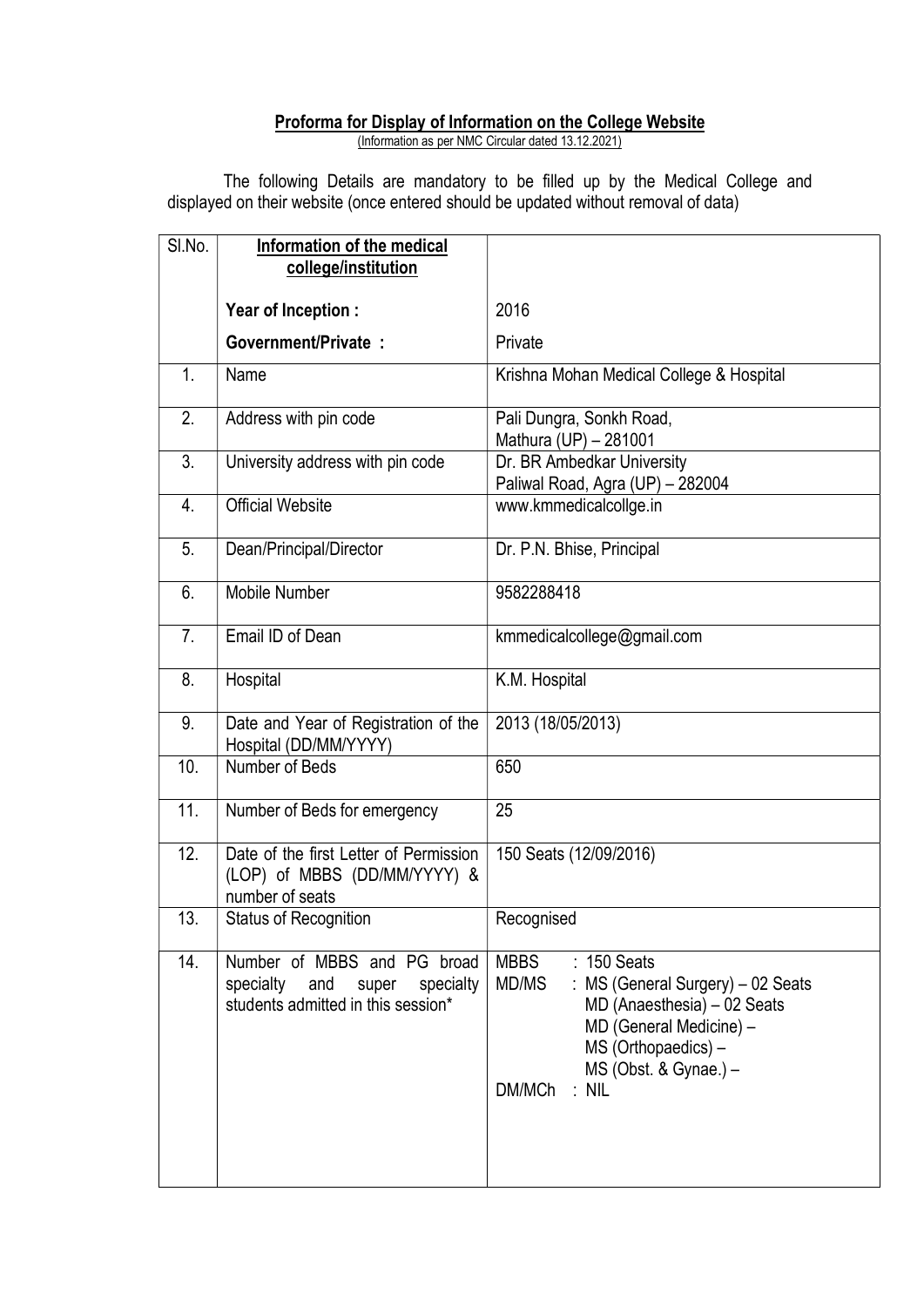| 15. | In Patients registered and admitted                                  | 2021 - 4733 - 01.01.2021 - 31.03.2021 Non COVID                                      |
|-----|----------------------------------------------------------------------|--------------------------------------------------------------------------------------|
|     | $(01.01.2021 - 31.12.2021)^{**}$                                     | 01.07.2021 - 15.12.2021 Data                                                         |
|     |                                                                      | 506 - 01.04.2021 - 30.06.2021 (Covid 19)                                             |
|     |                                                                      | 2020 - 4340 - (Only 3 months data from 01.01.2020                                    |
|     |                                                                      | to 31.03.2020 and No data from                                                       |
|     |                                                                      | 01.04.2020 to 31.12.2020 due to                                                      |
|     |                                                                      | Covid -19 Hospital)                                                                  |
|     |                                                                      | 2019 - 15307                                                                         |
| 16. | Out Patients registered                                              | 2021 - 95959 - 01.01.2021 - 31.03.2021 Non COVID                                     |
|     | $(01.01.2021 - 31.12.2021)$ **                                       | 01.07.2021 - 15.12.2021 JData                                                        |
|     |                                                                      | 01.04.2021 - 30.06.2021 (Covid 19)                                                   |
|     |                                                                      | 2020 - 86255 - (Only 3 months data from 01.01.2020<br>to 31.03.2020 and No data from |
|     |                                                                      | 01.04.2020 to 31.12.2020 due to                                                      |
|     |                                                                      | Covid -19 Hospital)                                                                  |
|     |                                                                      | 2019 - 317139                                                                        |
| 17. | Number of Deaths reported to the                                     | 2021 - 83 (Covid-19) & 21 - Normal Deaths                                            |
|     | Municipality/village register                                        | 2020 - 6 (Covid-19)                                                                  |
|     |                                                                      | $2019 - 11$                                                                          |
| 18. | Address and<br>pin code of the                                       | Gram Panchayat, Pali Dungra                                                          |
|     | Corporation/Village where the Death                                  | Mathura (UP) - 281123                                                                |
|     | records are reported                                                 |                                                                                      |
| 19. | Website link/email ID/Hyperlink of the                               | crsorgi.gov.in                                                                       |
|     | corporation in case Death Records                                    |                                                                                      |
|     | are reported                                                         |                                                                                      |
| 20. | Number of Births reported                                            | 2021 - 166 upto 15.12.2021                                                           |
|     |                                                                      | $2020 - 17$<br>$2019 - 74$                                                           |
| 21. | Address<br>and<br>code of the<br>pin                                 | Gram Panchayat, Pali Dungra                                                          |
|     | Corporation/Village where the Birth                                  | Mathura (UP) - 281123                                                                |
|     | records are reported                                                 |                                                                                      |
| 22. | Website link/email ID/Hyperlink of the                               | crsorgi.gov.in                                                                       |
|     | corporation in case Birth Records are                                |                                                                                      |
|     | reported                                                             |                                                                                      |
| 23. | Number of Rooms in Men's Hostel                                      | 1 Room x 1 Seater<br>1 Student<br>Ξ.                                                 |
|     | and students accommodated                                            | 48 Rooms x 2 Seater<br>96 Students<br>$=$                                            |
|     |                                                                      | 174 Rooms x 3 Seater<br>$= 522$ Students                                             |
|     |                                                                      | = 619 Students<br>Total                                                              |
| 24. | Number of Rooms<br>Women's<br>in<br>Hostel and students accommodated | 72 Rooms x 2 Seater<br>$= 144$ Students                                              |
| 25. | Name of the Grievance Redressal                                      | <b>Medical Superintendent</b>                                                        |
|     | Officer (PIO & CPIO)                                                 |                                                                                      |
| 26. | Address with Pin Code                                                | Pali Dungra, Sonkh Road,                                                             |
|     |                                                                      | Mathura (UP) - 281001                                                                |
| 27. | Telephone Number:                                                    | 8449851111                                                                           |
|     | E-mail ID:                                                           | kmmedicalcollege@gmail.com                                                           |
| 28. | Grievances reported                                                  | 2021 - NIL                                                                           |
|     |                                                                      | 2020 - NIL                                                                           |
|     |                                                                      | 2019 - NIL                                                                           |